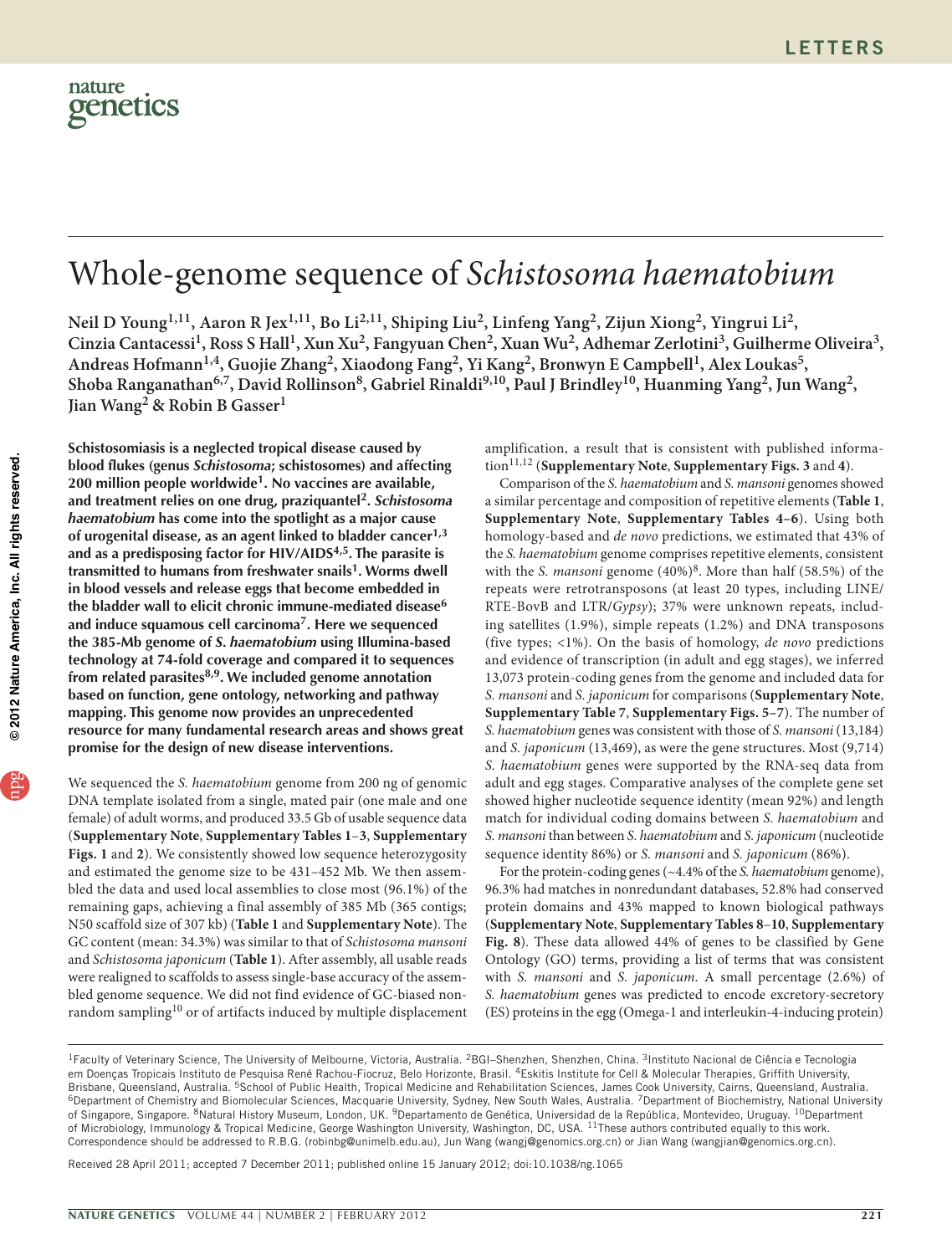# **LETTERS**

<span id="page-1-0"></span>

|  | Table 1 Comparison of the Schistosoma haematobium genome with those of S. mansoni and S. japonicum |  |  |  |  |  |  |  |
|--|----------------------------------------------------------------------------------------------------|--|--|--|--|--|--|--|
|--|----------------------------------------------------------------------------------------------------|--|--|--|--|--|--|--|

| Genomic features                                               | Schistosoma haematobium       | Schistosoma mansoni              | Schistosoma japonicum              |
|----------------------------------------------------------------|-------------------------------|----------------------------------|------------------------------------|
| Estimate of genome size (Mb)                                   | 385                           | 381                              | 403                                |
| Chromosome number (2n)                                         | 8 <sup>a</sup>                | 8                                | 8                                  |
| Total number of base pairs within assembled contigs            | 361,903,089                   | 374,944,597                      | 369,039,322                        |
| N50 contig (length (bp); total number >500 bp)                 | $21,744; n = 36,826$          | 16,320; $n = 50,292$             | 6,121; $n = 95,265$                |
| Total number of base pairs within assembled scaffolds          | 385,110,549                   | 381,096,674                      | 402,705,545                        |
| N50 scaffold (length (bp); total number $>1,000$ bp in length) | $306,738; n = 7,475$          | 832,5415; $n = 19,022$           | $176,869; n = 25,048$              |
| Proportion of genome that is coding (%)                        | 4.43                          | 4.72                             | 4.32                               |
| Number of putative coding genes                                | 13,073                        | 13,184                           | 13,469                             |
| Gene size (average bp $\pm$ s.d.; range)                       | $11,952 \pm 16,273$ ; 30-20   | $13,397 \pm 18,029$ ; 84-240,193 | $10,003 \pm 12,980; 150 - 173,394$ |
| Average coding domain length (average bp $\pm$ s.d.; range)    | $1,319 \pm 1,502$ ; 30-28,212 | $1,344 \pm 1,447; 60 - 22,983$   | $1,179 \pm 1,201$ ; 147-24,180     |
| Average exon number per gene (average bp $\pm$ s.d.; range)    | $5.4 \pm 5.80$ ; 1-136        | $6.2 \pm 6.24$ ; 1-94            | $5.3 \pm 4.70$ ; 1-65              |
| Gene exon length (average bp $\pm$ s.d.; range)                | $246 \pm 287$ ; 1-9,737       | $218 \pm 236$ ; 1-9,291          | $223 \pm 256$ ; 6-6,326            |
| Gene intron length (average bp $\pm$ s.d.; range)              | $2,442 \pm 2,958$ ; 1-68,754  | $2,331 \pm 3,200; 1-67,221$      | $2,058 \pm 2,679; 15-59,770$       |
| Total GC content (%)                                           | 34.3                          | 34.7                             | 33.5                               |
| Repeat rate (%)                                                | 47.2                          | 45                               | 40.1                               |

aEstimate derived from a karyological study of *S. haematobium*[16.](#page-4-15)

and/or adult (including cathepsin B, heat-shock proteins, thioredoxin peroxidase, superoxide dismutase, protein disulfide isomerase and venom allergen–like proteins)<sup>[13,](#page-4-12)[14](#page-4-13)</sup>. High-stringency genetic networking of the entire genomic data set identified major hubs of connectivity for conserved molecules associated with nucleotide and protein synthesis and degradation and with signal transduction (**Supplementary Note**, **Supplementary Tables 11** and **12**, **Supplementary Fig. 9**).

A genome-wide analysis revealed a significantly higher synteny between *S. haematobium* and *S. mansoni* (89.4%) than between *S. haematobium* and *S. japonicum* (51.7%) or *S. mansoni* and *S. japonicum* (67.0%). When compared to the *S. mansoni* genome, there were approximately four times more intrachromosomal rearrangements in *S. japonicum* than in *S. haematobium* (for a scaffold length of >1 Mb) (**Supplementary Note**, **Supplementary Tables 13** and **14**, **Supplementary Fig. 10**). These findings are consistent with present knowledge of schistosome evolutionary relationships<sup>15</sup> and karyotypes<sup>[16](#page-4-15)</sup>. Given the close relationship between *S. haematobium* and *S. mansoni* and the size and quality of the draft genome for *S. mansoni*[8](#page-4-7), we aligned *S. haematobium* to *S. mansoni* scaffolds that mapped to chromosomes  $(2n = 16; ZZ)^{17}$ . Overall, rearrangements in *S. haematobium* with respect to *S. mansoni* were rare, with 11 inversions of syntenic blocks linked to five chromosomes (nos. 1, 3, 4, 6 and Z) (**[Fig.](#page-1-1) 1**, **Supplementary Note**, **Supplementary Fig. 11**).



Of the proteins shared between *S. haematobium* and *S. mansoni* (*n* = 1,333) or *S. japonicum* (235), (**Supplementary Note**, **Supplementary Table 15**), only a minor portion could be assigned functional categories (using the KEGG BRITE database) linked to a wide array of different molecular groups. Of the 1,333 proteins common to *S. haematobium* and *S. mansoni*, 91 represented mainly enzymes (such as kinases, glycosyl-transferases and peptidases), cytoskeletal, DNA-repair, replication, recombination and spliceosome proteins and elements of the ubiquitin system. Of the 235 proteins common to *S. haematobium* and *S. japonicum*, 33 were linked to metabolic enzymes, cytoskeletal proteins and transcription factors or proteins in the ubiquitin complex. A subset of 73 molecules were unique to *S. haematobium* (**Supplementary Note**, **Supplementary Table 16**, **Supplementary Fig. 12**); although these molecules contained structural elements such as α-helices and β-sheets, none of them was similar to any presently known eukaryotic proteins or contained conserved motifs. Of the 10,880 proteins common among *S. haematobium*, *S. mansoni* and *S. japonicum*, we identified 6,142 homologs in other flatworms, including *Fasciola hepatica*, *Fasciola gigantica*, *Clonorchis sinensis* and *Opisthorchis viverrini*. Using concatenated protein sequence data inferred from a subset of 59 single-copy gene homologs (**Supplementary Note**, **Supplementary** 

> **Tables 17** and **18**), we were able to provide a robust inference of the genetic relationships of socioeconomically important trematodes, in which *S. haematobium* and *S. mansoni* were most closely related, followed by *S. japonicum*, to the exclusion of other trematodes (**[Fig. 2](#page-2-0)**). The relationship of the schistosomes was in accordance with previous studies using mitochondrial and/or nuclear DNA markers<sup>[15](#page-4-14)</sup>. The present phylogenetic analysis extends our understanding of the evolution of key trematodes, and the

<span id="page-1-1"></span>Figure 1 Synteny inferred between the *Schistosoma haematobium* and *Schistosoma mansoni* genomes. (a) Large blocks of *S. haematobium* genomic scaffolds mapped physically to chromosome 3 of *S. mansoni*. (b) Evidence of an inversion in *S. haematobium* with reference to *S. mansoni*, supported by paired-end sequence data.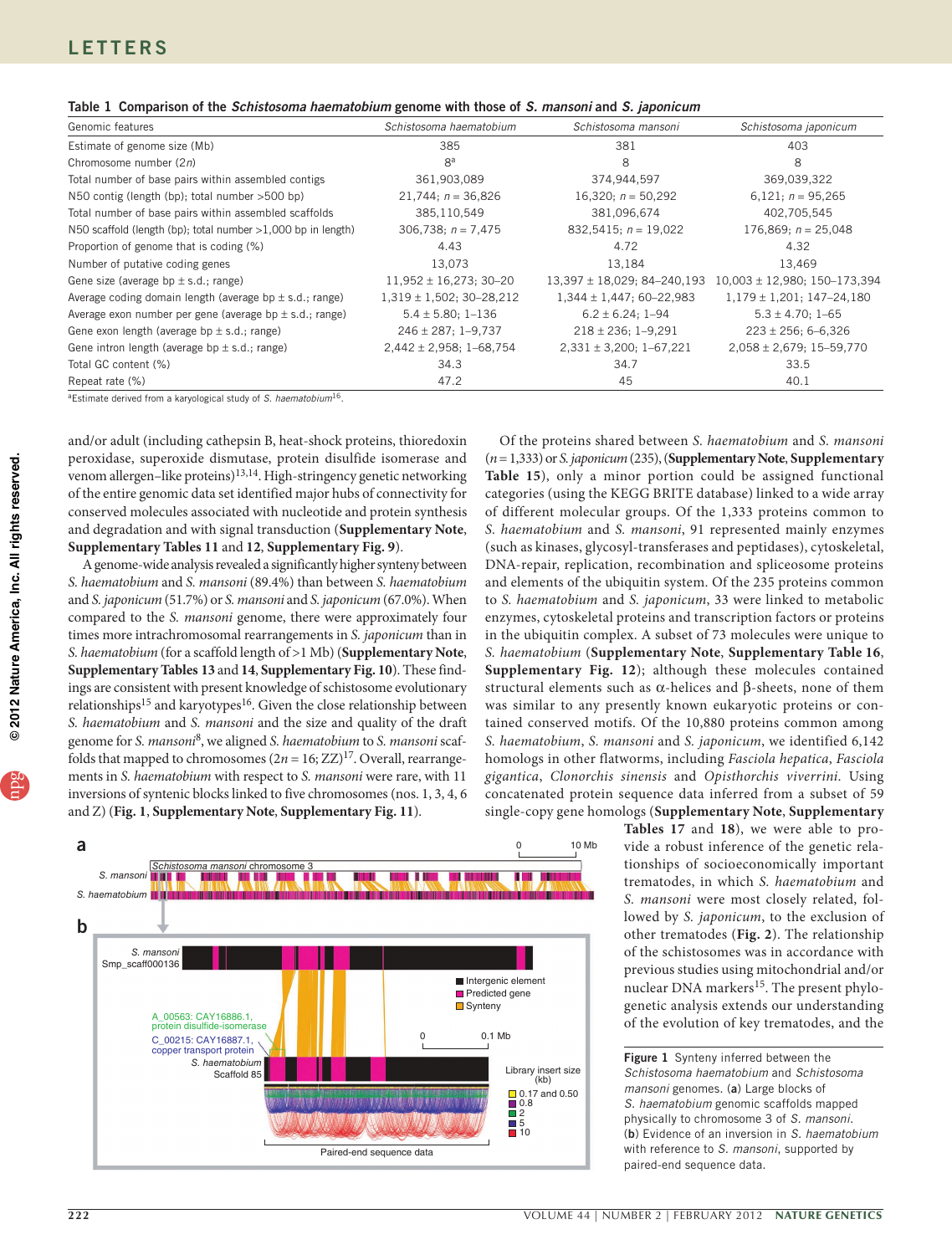## **LETTERS**

<span id="page-2-0"></span>Figure 2 Genetic relationship of *Schistosoma haematobium* with other members of class Trematoda. *S. haematobium* was related to trematodes (for which genomic or transcriptomic data are available) using Bayesian inference (BI) analysis of amino acid sequence data inferred from 59 single-copy genes. The topology of this tree is the same as that achieved using maximum parsimony (MP) analysis. Nodal support was absolute (100%/100%) for each branch. Branch lengths represent the numbers of amino acid substitutions per site in aligned postions.

approach used provides a sound basis for future, large-scale evolutionary analyses when extensive genomic and transcriptomic data sets become available for a wide range of flatworms.

Having assessed genetic relationships, we then proceeded to explore transcription in the adult and egg stages of *S. haematobium*, which cause disease in the human host (**[Fig. 3](#page-2-1)**, **Supplementary Note**, **Supplementary Tables 19**–**22**). The number of transcribed genes was greater in adult females (10,002) and males (10,559) than in eggs (7,794). Egg-enriched transcription was observed for 1,631 genes, including those encoding venom allergen–like and CD63 tetraspanin–like proteins (reported to be transcribed exclusively in the miracidium of *S. mansoni*)[18](#page-4-17) as well as two encoding CP391S-like egg proteins. Adult-enriched transcription was shown for 2,975 genes, of which 965 were significantly upregulated in females and 2,010 in males. These findings are similar to those of recent microarray studies of *S. mansoni* and *S. japonicum*[18,](#page-4-17)[19,](#page-4-18) although our interpretation is guarded, at this stage, as the animal hosts for parasite production and analytical methods differed among studies. Indeed, given the substantial depth of the present RNA-Seq data set (compared with microarray), we were able to accurately profile enriched biological pathways in the different stages and sexes of *S. haematobium* that clearly reflect its biology (**Supplementary Note**, **Supplementary Fig. 13**).



Notable in the adult female, which lives within the gynecophoric canal of the male, is a major enrichment in pathways linked to hematophagia (including superoxide dismutase, saposin, cathepsin B and ferritin) and egg production (including lipid metabolism, protein synthesis and eggshell-specific proteins), whereas the pathways enriched in the adult male (pertaining largely to myosin, paramyosin, tropomyosin and troponin) relate to its strong need to maintain a highly developed musculature for motility, feeding, attachment and grasping the female *in copula*. In contrast, pathway enrichment in the egg stage relates predominantly to egg-specific proteins and a secreted glycoprotein that induces immunoglobulin-E–dependent production of interleukin-4



<span id="page-2-1"></span>Figure 3 Differential transcription among adult female (F), adult male (M) and egg (E) stages of *Schistosoma haematobium*. Transcripts (listed by protein name) were mapped to each gene in two dimensions and their relative abundance displayed. Products of constitutively transcribed genes are shown within a central 100-pixel radius, and products of the top 20 genes transcribed in a gender- or stage-enriched manner are shown within a 25-pixel radius of each node. Molecules inferred to be essential (1–8) are indicated, and those representing proposed candidate drug targets are in yellow. Transcription is expressed as  $log_{10}$ -transformed reads per kilobase per million reads (RPKM).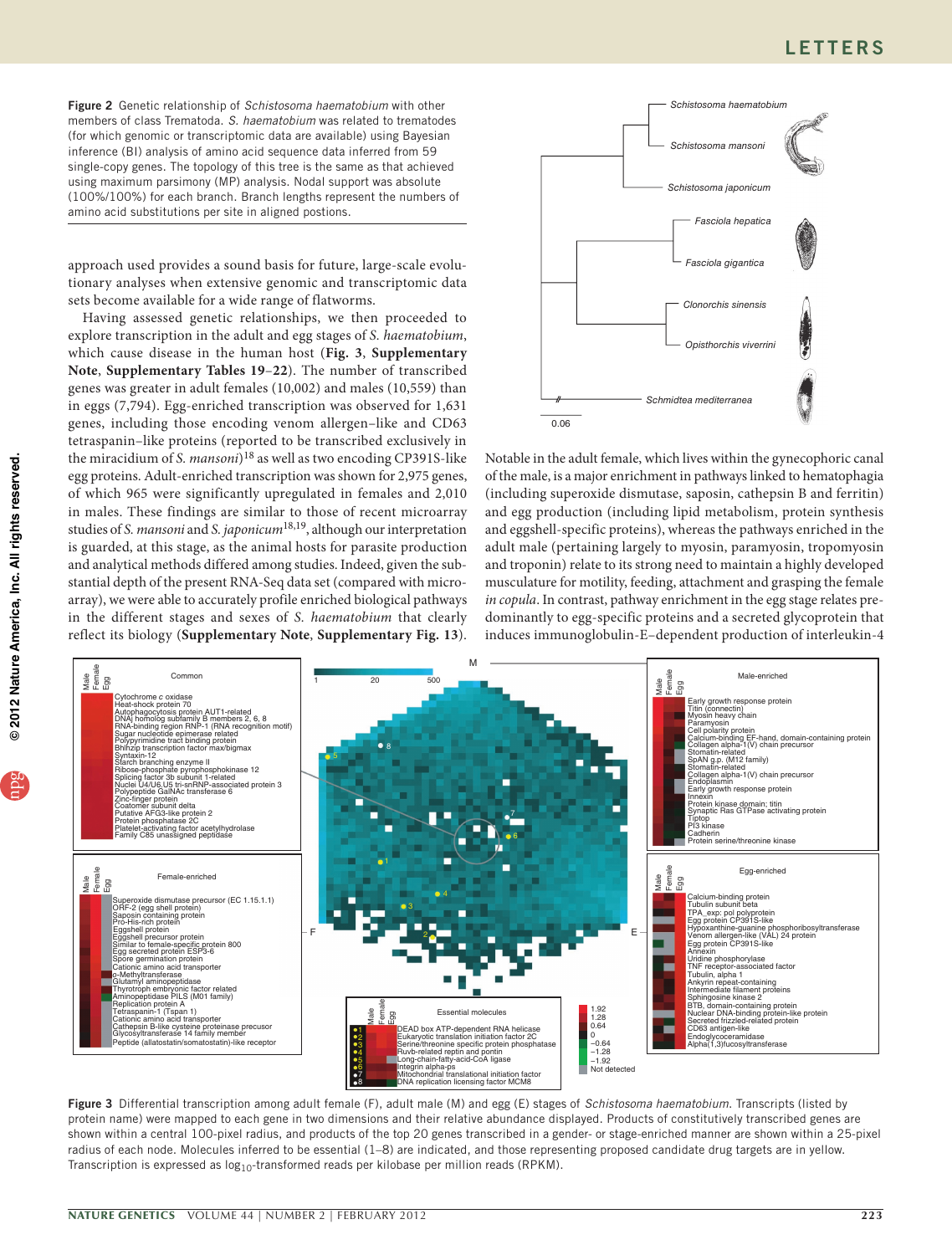in basophils and is probably related to immune modulation or alteration in the host, as has been proposed for *S. mansoni*[20](#page-4-19).

Having explored transcription, we then constructed an interaction network for all genes inferred to be essential and transcribed constitutively or in a developmentally regulated manner in *S. haematobium.* We prioritized six molecules (**[Fig. 3](#page-2-1)** and **Supplementary Note**, **Supplementary Table 23**) as prime targets for the design of new trematocides. Although a small number of drug targets was predicted in *S. haematobium* using the very stringent selection criteria in our bioinformatic pipeline, all 72 candidate drug targets inferred previously for *S. mansoni*[21](#page-4-20) were represented in the *S. haematobium* proteome.

Schistosomes have adapted to their mammalian hosts to such an extent that they can survive for decades in a host without succumbing. They achieve their longevity by suppression, diversion and alteration of immune responses<sup>22</sup>. Chronic infections induce key changes in immune-cell populations, including a dominance of the T helper type 2 ( $T_H2$ ) cells and a selective loss of effector T-cell activity, against a background of regulatory T cells, alternatively activated macrophages, and  $T_H2$ -inducing dendritic cells<sup>[22](#page-4-21)</sup>. Much of the immunomodulatory capacity of schistosomes is attribut-able particularly to ES products<sup>[23](#page-4-22)</sup>. In the *S. haematobium* proteome, we identified 55 molecules (20 of which were predicted to be ES proteins) with known immunomodulatory roles in other helminths (**Supplementary Note**, **Supplementary Table 24**). These include molecules linked to inhibition of antigen processing and presentation via binding (Sjc23 tetraspanin), cleavage (cysteine and serine proteases) or inhibition of post-translational modification (cystatins) of host immunoglobulins; known inducers of  $T_H2$  responses (IPSE-α-1, ω-1, peroxiredoxin and Sm16 (also called SmSLP or SmSPO-1)); and host-defense mimicry molecules (such as C-type lectins). Interestingly, we also identified a homolog of estradiol 17β dehydrogenase (**Supplementary Note**, **Supplementary Table 24**), which has a known role in the synthesis of estradiol. Intriguingly, *S. haematobium* ES products downregulate apoptosis and stimulate wound healing, mitosis and cell migration. All of these are expected to be conducive to tumorigenesis, in which one or more estradiollike molecules have been implicated $24$ . Even though homologs of 17β dehydrogenase exist in *S. mansoni* and *S. japonicum*, the specific spatial and temporal expression associated with the synthesis of estradiol-like molecules in *S. haematobium* eggs *in situ*, in the bladder, might contribute to carcinogenesis, warranting detailed exploration. Moreover, in spite of the limited proteomic differences among schistosomes of humans, substantial variation in splicing<sup>[25](#page-4-24)</sup>, differen-tial methylation<sup>[26](#page-4-25)</sup>, regulatory  $RNAs<sup>27</sup>$  and other epigenetic processes is probable. These are areas that can now be tackled readily using genome information for these schistosomes.

Much remains unknown about the fundamental biology and pathogenesis of schistosomes, which cause considerable morbidity to many millions of people and animals worldwide<sup>[1,](#page-4-0)[28](#page-4-27)</sup>. Given the challenges in propagating these parasites, particularly *S. haematobium,* in the laboratory[29,](#page-4-28) the ability to sequence the genome from a single pair of worms represents a important step in characterizing the genomes of a diverse range of other schistosomes and neglected tropical disease pathogens, including food-borne flukes, and toward addressing fundamental and controversial questions regarding their genetics, evolution, ecology, epidemiology, pathogenesis and host-parasite relationships. The genome provides a solid foundation for future large-scale and integrated studies of gene function and essentiality, using tools such as RNA interference and transgenesis<sup>28</sup>, and will also facilitate urgently needed proteomic explorations. Published findings[30](#page-4-29) show that developmental stages of *S. haematobium* can

be manipulated genetically and that effective gene silencing can be achieved, which now provides enormous scope for future large-scale functional genomic analyses. Unlocking the molecular biology of this and related disease pathogens of global importance will offer new insights into schistosome development, host-parasite affiliations, disease and schistosomiasis-associated bladder cancer, and will underpin the design of new diagnostic tools, anti-schistosome drugs and vaccines.

**URLs.** *Schistosoma* genome database, <http://schistodb.net/>; *Schistosoma mansoni* draft genome sequence v.3.1 and *S. haematobium* expressed sequence tag libraries, [ftp://ftp.sanger.ac.uk/pub4/](ftp://ftp.sanger.ac.uk/pub4/pathogens/Schistosoma/mansoni/) [pathogens/Schistosoma/mansoni/](ftp://ftp.sanger.ac.uk/pub4/pathogens/Schistosoma/mansoni/); *Schistosoma japonicum* draft genome, <http://www.chgc.sh.cn/japonicum/Resources.html>; *Schistosoma mansoni* and *S. japonicum* gene sets, [http://www.genedb.](http://www.genedb.org/Homepage) [org/Homepage](http://www.genedb.org/Homepage); Gephi, [http://www.gephi.org/;](http://www.gephi.org/) LASTZ, [http://www.](http://www.bx.psu.edu/miller_lab/) [bx.psu.edu/miller\\_lab/](http://www.bx.psu.edu/miller_lab/); Phylogenetic Analysis Using Parsimony program (PAUP), [http://paup.csit.fsu.edu/.](http://paup.csit.fsu.edu/)

#### **Methods**

Methods and any associated references are available in online version of the paper at http://www.nature.com/naturegenetics/.

**Accession numbers.** All sequence data have been deposited in a public genome resource database (SchistoDB; see URLs) with accession numbers Sha\_120001 to Sha\_301483; NCBI BioProject ID, PRJNA78265.

*Note: Supplementary information is available on the Nature [Genetics](http://www.nature.com/naturegenetics/) website.*

#### **Acknowledgments**

This project was funded by the Australian Research Council (R.B.G. and H.M.Y.) and BGI. We are grateful for other support from the National Health and Medical Research Council (NHMRC) of Australia (R.B.G.), the Australian Academy of Science, the Australian-American Fulbright Commission, Melbourne Water Corporation, the Victorian Life Sciences Computation Initiative (VLSCI) and the IBM Collaboratory. N.D.Y. (Early Career Research Fellow) and A.R.J. (CDA1 Fellow) were supported by NHMRC fellowships. We thank staff of BGI-Shenzhen, including Q. Nan, P. Na, B. Min and P. Ni for their contributions. *Schistosoma haematobium*–infected hamsters were provided by F.A. Lewis and Y.-S. Liang of the Biomedical Research Institute, under NIAID-NIH contract HHSN272201000005I. G.O. is supported by NIH-Fogarty TW007012, FAPEMIG CBB-1181/08 and CNPq 573839/2008-5.

#### **AUTHOR CONTRIBUTIONS**

R.B.G. conceived and led the project, with support from X.W., Y.L., Ju.W., Ji.W. and H.Y.; N.D.Y., A.R.J. and R.B.G. designed the experimental plan and executed or guided the bioinformatic analyses. P.J.B. and G.R. provided parasite material. Guided by N.D.Y., A.R.J. and R.B.G., B.L., X.F. and G.Z. coordinated genome assembly and annotation. L.Y. performed the genome assembly; Z.X. conducted comparative genomic analysis; A.H., S.L., Y.K. and F.C. undertook the genome annotation; X.X. and his team performed the whole-genome amplification step; C.C. and B.E.C. conducted the essentiality and drug target predictions. R.S.H. provided bioinformatic support. N.D.Y., A.R.J. and R.B.G. wrote the manuscript, with critical input from P.J.B., G.O., S.R., A.L. and D.R. and comments from the other coauthors. A.Z. and G.O. curated the genome resource database.

### **COMPETING FINANCIAL INTERESTS**

The authors declare no competing financial interests.

Published online at http://www.nature.com/naturegenetics/.

Reprints and permissions information is available online at http://www.nature.com/ reprints/index.html.

This paper is distributed under the terms of the Creative Commons Attribution-Noncommercial-Share Alike license, and is freely available to all readers at [http://www.](http://www.nature.com/naturegenetics/) [nature.com/naturegenetics/](http://www.nature.com/naturegenetics/).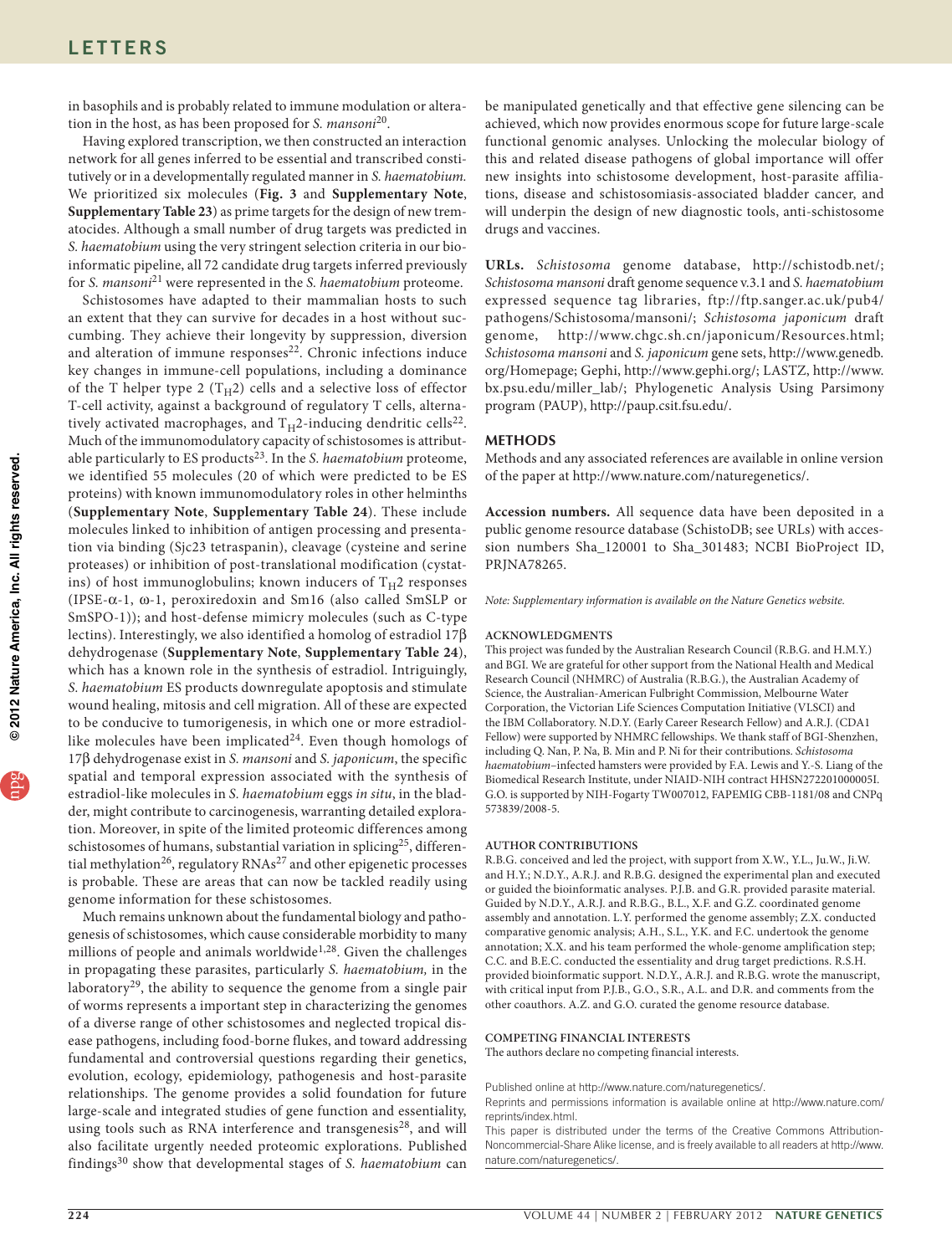- <span id="page-4-0"></span>1. Rollinson, D. A wake up call for urinary schistosomiasis: reconciling research effort with public health importance. *Parasitology* 136, 1593–1610 (2009).
- <span id="page-4-1"></span>2. Doenhoff, M.J., Cioli, D. & Utzinger, J. Praziquantel: mechanisms of action, resistance and new derivatives for schistosomiasis. *Curr. Opin. Infect. Dis.* 21, 659–667 (2008).
- <span id="page-4-2"></span>3. Bouvard, V. *et al.* A review of human carcinogens—Part B: biological agents. *Lancet Oncol.* 10, 321–322 (2009).
- <span id="page-4-3"></span>4. Hotez, P.J., Fenwick, A. & Kjetland, E.F. Africa's 32 cents solution for HIV/AIDS. *PLoS Negl. Trop. Dis.* 3, e430 (2009).
- <span id="page-4-4"></span>5. Kjetland, E.F. *et al.* Association between genital schistosomiasis and HIV in rural Zimbabwean women. *AIDS* 20, 593–600 (2006).
- <span id="page-4-5"></span>6. Gryseels, B., Polman, K., Clerinx, J. & Kestens, L. Human schistosomiasis. *Lancet* 368, 1106–1118 (2006).
- <span id="page-4-6"></span>7. Palumbo, E. Association between schistosomiasis and cancer: a review. *Infect. Dis. Clin. Prac.* 15, 145–148 (2007).
- <span id="page-4-7"></span>8. Berriman, M. *et al.* The genome of the blood fluke *Schistosoma mansoni*. *Nature* 460, 352–358 (2009).
- <span id="page-4-8"></span>9. The *Schistosoma japonicum* Genome Sequencing and Functional Analysis Consortium. The *Schistosoma japonicum* genome reveals features of host-parasite interplay. *Nature* 460, 345–351 (2009).
- <span id="page-4-9"></span>10. Bentley, D.R. *et al.* Accurate whole human genome sequencing using reversible terminator chemistry. *Nature* 456, 53–59 (2008).
- <span id="page-4-10"></span>11. Paez, J.G. *et al.* Genome coverage and sequence fidelity of φ29 polymerase-based multiple strand displacement whole genome amplification. *Nucleic Acids Res.* 32, e71 (2004).
- <span id="page-4-11"></span>12. Valentim, C.L., LoVerde, P.T., Anderson, T.J. & Criscione, C.D. Efficient genotyping of *Schistosoma mansoni* miracidia following whole genome amplification. *Mol. Biochem. Parasitol.* 166, 81–84 (2009).
- <span id="page-4-12"></span>13. Liu, F. *et al.* Excretory/secretory proteome of the adult developmental stage of human blood fluke, *Schistosoma japonicum*. *Mol. Cell. Proteomics* 8, 1236–1251 (2009).
- <span id="page-4-13"></span>14. Mathieson, W. & Wilson, R.A. A comparative proteomic study of the undeveloped and developed *Schistosoma mansoni* egg and its contents: the miracidium, hatch fluid and secretions. *Int. J. Parasitol.* 40, 617–628 (2010).
- <span id="page-4-14"></span>15. Webster, B.L., Southgate, V.R. & Littlewood, D.T. A revision of the interrelationships of *Schistosoma* including the recently described *Schistosoma guineensis*. *Int. J. Parasitol.* 36, 947–955 (2006).
- <span id="page-4-15"></span>16. Short, R.B. & Menzel, M.Y. Chromosomes of nine species of schistosomes. *J. Parasitol.* 46, 273–287 (1960).
- <span id="page-4-16"></span>17. Criscione, C.D., Valentim, C.L., Hirai, H., Loverde, P.T. & Anderson, T.J. Genomic linkage map of the human blood fluke *Schistosoma mansoni*. *Genome Biol.* 10, R71 (2009).
- <span id="page-4-17"></span>18. Fitzpatrick, J.M. *et al.* Anti-schistosomal intervention targets identified by lifecycle transcriptomic analyses. *PLoS Negl. Trop. Dis.* 3, e543 (2009). 19. Gobert, G.N., Moertel, L., Brindley, P.J. & McManus, D.P. Developmental gene expression
- <span id="page-4-18"></span>profiles of the human pathogen *Schistosoma japonicum*. *BMC Genomics* 10, 128 (2009).
- <span id="page-4-19"></span>20. Schramm, G. *et al.* Cutting edge: IPSE/alpha-1, a glycoprotein from *Schistosoma mansoni* eggs, induces IgE-dependent, antigen-independent IL-4 production by murine basophils *in vivo*. *J. Immunol.* 178, 6023–6027 (2007).
- <span id="page-4-20"></span>21. Caffrey, C.R. *et al.* A comparative chemogenomics strategy to predict potential drug targets in the metazoan pathogen, *Schistosoma mansoni*. *PLoS ONE* 4, e4413 (2009).
- <span id="page-4-21"></span>22. Allen, J.E. & Maizels, R.M. Diversity and dialogue in immunity to helminths. *Nat. Rev. Immunol.* 11, 375–388 (2011).
- <span id="page-4-22"></span>23. Hewitson, J.P., Grainger, J.R. & Maizels, R.M. Helminth immunoregulation: the role of parasite secreted proteins in modulating host immunity. *Mol. Biochem. Parasitol.* 167, 1–11 (2009).
- <span id="page-4-23"></span>24. Botelho, M.C., Machado, J.C. & Correia da Costa, J.M. *Schistosoma haematobium* and bladder cancer: what lies beneath? *Virulence* 1, 84–87 (2010).
- <span id="page-4-24"></span>25. Verjovski-Almeida, S. & DeMarco, R. Gene structure and splicing in schistosomes. *J. Proteomics* 74, 1515–1518 (2011).
- <span id="page-4-25"></span>26. Geyer, K.K. *et al.* Cytosine methylation regulates oviposition in the pathogenic blood fluke *Schistosoma mansoni*. *Nat. Commun.* 2, 424 (2011).
- <span id="page-4-26"></span>27. de Souza Gomes, M., Muniyappa, M.K., Carvalho, S.G., Guerra-Sa, R. & Spillane, C. Genome-wide identification of novel microRNAs and their target genes in the human parasite *Schistosoma mansoni*. *Genomics* 98, 96–111 (2011).
- <span id="page-4-27"></span>28. Brindley, P.J., Mitreva, M., Ghedin, E. & Lustigman, S. Helminth genomics: The implications for human health. *PLoS Negl. Trop. Dis.* 3, e538 (2009).
- <span id="page-4-28"></span>29. Mann, V.H., Morales, M.E., Rinaldi, G. & Brindley, P.J. Culture for genetic manipulation of developmental stages of *Schistosoma mansoni*. *Parasitology* 137, 451–462 (2010).
- <span id="page-4-29"></span>30. Rinaldi, G. *et al.* Genetic manipulation of *Schistosoma haematobium,* the neglected schistosome. *PLoS Negl. Trop. Dis.* 5, e1348 (2011).

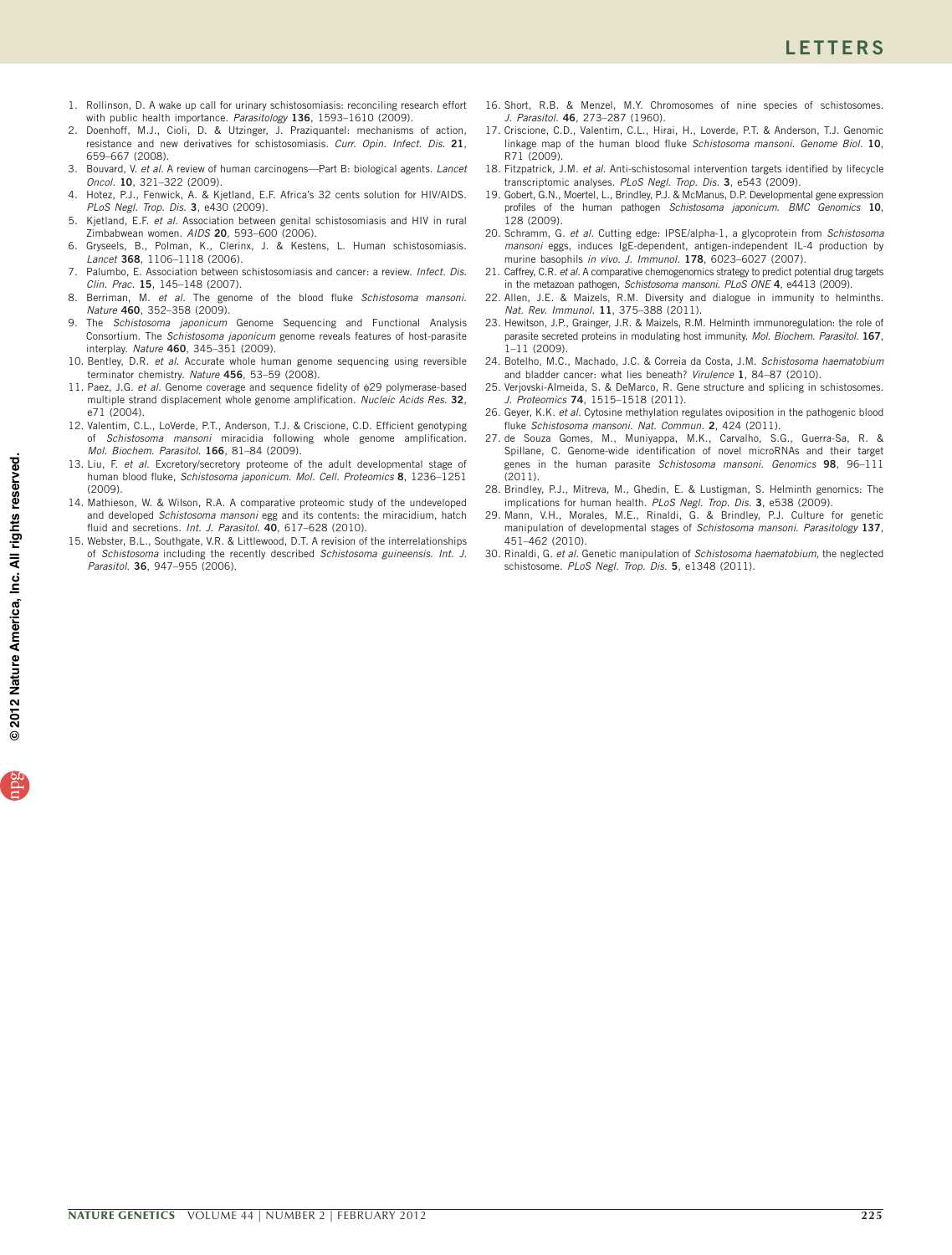## **ONLINE METHODS**

**Sample procurement, preparation and storage.** A laboratory strain of *S. haematobium*, originating from Egypt, was maintained in the Biomedical Research Institute, Rockville, Maryland[31](#page-6-0) in *Bulinus truncatus* (intermediate snail host) and *Mesocricetus auratus* (hamster; mammalian definitive host). Hamsters were each infected with 1,000 cercariae. After 90 d, paired adults of *S. haematobium* were collected from *M. auratus*, following the perfusion of the mesenteric and intestinal vessels using physiological saline (37 °C). Worms were prepared as described previously<sup>[32](#page-6-1)</sup> and snap frozen in liquid nitrogen. S. haematobium eggs were isolated from the livers from infected hamsters<sup>[33](#page-6-2)</sup> and washed extensively in saline. All samples were frozen at −80 °C.

**Genomic DNA library construction and sequencing.** Genomic DNA (~1.5 µg) was isolated from a single pair of adult worms (that is, male and female *in copula*) of *S. haematobium* using an established protocol<sup>34</sup>, and 200 ng was subjected to whole-genome amplification (WGA) using the REPLI-g Midi Kit (Qiagen). Total DNA amounts were determined using a Qubit fluorometer dsDNA HS Kit (Invitrogen), and DNA integrity was verified by agarose gel electrophoresis. Short-insert (170 bp and 500 bp) and mate-pair (800 bp, 2 kb, 5 kb and 10 kb) genomic DNA libraries were constructed and paired-end sequenced on a Genome Analyzer II (Illumina). The sequence data from each library were verified, and low-quality sequences, base-calling duplicates and adaptors removed<sup>[35](#page-6-4)</sup>.

**Assessment of heterozygosity and genome assembly.** Genome size and heterozygosity within or between the two adult worms of *S. haematobium* used for sequencing were estimated by establishing the frequency of occurrence of individual 17-bp *k*-mers within genomic sequence data for each smallinsert library (170 bp, 500 bp and 800 bp) using a modification of the Lander Waterman algorithm[35](#page-6-4). Paired-end sequence data from the genomic DNA libraries were assembled using SOAPdenovo<sup>36</sup>. Short-insert, paired-end reads were used to construct a de Bruijn*-*graph employing a *k*-mer of 35 bp. All paired-end reads (from short-insert and mate-pair libraries) were then aligned to the contigs to construct scaffolds, with ≥3 read pairs required to form a connection. Assembly quality and completeness were assessed based on the minimum length of sequence contigs and scaffolds of >100 bp containing 50% and 90% of the sequence data (N50 and N90, respectively).

**Analyses of the assembled genome sequence, and genome sequence alignment** All usable sequences were re-aligned to contigs using SOAP2 (ref. 37),

allowing for ≤5 mismatches per read. Mapped reads were used to estimate sequencing depth and GC content. Then, the frequencies of individual bases in the assembly were counted to estimate sequence coverage. We aligned, in a pairwise manner, the genome of *S. haematobium* with that of *S. mansoni* (draft genome v.3.1; see URLs) or *S. japonicum* (draft genome; see URLs) using the LASTZ program (release 1.02.00; see URLs), employing the repeat-masker setting, to identify clusters of unique alignments with a well-defined order and orientation. The *S. mansoni* scaffolds and their *S. haematobium* counterparts were then aligned against the *S. mansoni* chromosomes using the *S. mansoni* genomic linkage map[17](#page-4-16).

**Identification and annotation of genes.** In addition to the available adult and egg EST libraries (January 2011; see URLs), a full poly(A)-selected transcriptomic sequencing approach was applied to adult and egg stages of *S. haematobium*[38.](#page-6-6) Briefly, between 5–20 µg of total RNA was extracted and used to purify polyadenylated RNA (separately) from adult males  $(n = 50)$ , females (*n* = 50) or eggs (*n* > 1,000). Complementary DNA (cDNA) was synthesized, size selected (~200 bp), adaptor-ligated and then sequenced on a Genome Analyzer II (Illumina). To facilitate gene annotation, the combined RNA-seq data generated (separately) from the male, female and egg cDNA libraries for *S. haematobium* were assembled *de novo* using SOAPdenovo<sup>36</sup>. Expressed sequence tag (EST) data for *S. haematobium* were used to train and validate gene models generated from the draft genome, as described previously[39](#page-6-7). Parameters for the gene-prediction model were established using a set of 1,355 *S. haematobium* genes encoding complete open reading frames (ORFs) that were predicted from an unmasked draft of the *S. haematobium* genome sequence. Genes were predicted[39](#page-6-7) and based on homology to the *S. mansoni* and *S. japonicum* gene sets (both v.4; see URLs). *De novo*–assembled EST data (from this study and available from NCBI) and raw, paired-end RNA-seq data were mapped to the genome and transcripts were predicted<sup>[39](#page-6-7)</sup>. The predicted genes were merged to establish nonredundant gene sets<sup>39</sup>. Subsequently, we classified the predicted *S. haematobium* genes on the basis of experimental evidence of homology to genes of other eukaryotic organisms. The following codes were used to designate confidence in gene prediction: "A\_", present in the Glean data set or supported by RNA-seq, *de novo* prediction and homology to a gene representing one or more other eukaryotes; "B\_", supported by RNA-seq data and *de novo* prediction; "C\_", homologous to a gene of one or more other eukaryotes; and "D\_", supported by *de novo* prediction.

The *S. haematobium* gene set was then annotated on the basis of homology to sequences within public sequence, gene ontology and biological pathway databases using an established pipeline<sup>[39](#page-6-7)</sup>. In addition, classical excretorysecretory (ES) proteins of *S. haematobium* were predicted (on the basis of the presence of a signal peptide at the N terminus) using SignalP v.3.0 (ref. 40; using both the neural network and hidden Markov models) and the absence of a transmembrane domain using TMHMM<sup>41</sup>, and by BLASTp<sup>[42](#page-6-9)</sup> homology-searching of the validated signal peptide database (SPD)<sup>43</sup> and an ES database containing published proteomic data for nematodes (*Brugia malayi* and *Meloidogyne incognita*) and trematodes (*S. mansoni*, *S. japonicum*, *O. viverrini* and *F. hepatica*)[13,](#page-4-12)[14,](#page-4-13)[44–](#page-6-11)[50](#page-6-12). The secondary structure of genes specific to *S. haematobium* were predicted using PSIPRED<sup>[51](#page-6-13)</sup>. For each orphan protein of *S. haematobium*, we attempted to search for homologs with known three-dimensional structures using pGenTHREADER (foldlib database; 17 June 2011)<sup>[52](#page-6-14)</sup>.

Nucleotide sequence identities in coding domains among *S. haematobium*, *S. japonicum* and *S. mansoni* were established, in a pairwise manner, using the program BLASTn[42](#page-6-9), employing a permissive (*E* value ≤ 10−5) search strategy. In addition, using the *S. mansoni* genome as the reference, a genome-wide analysis of synteny for one-to-one orthologs across scaffolds of >1 Mb was undertaken[53](#page-6-15) to infer intrachromosomal rearrangements in *S. haematobium* and *S. japonicum*.

Sequence homology between/among proteins inferred for *S. haematobium*, *S. japonicum* and *S. mansoni* as well as other members of class Trematoda (including *Clonorchis sinensis* and *O. viverrini*, *F. gigantica* and *F. hepatica*)[32,](#page-6-1)[54,](#page-6-16)[55,](#page-6-17) for which transcriptomic data were available, was established using the program tBLASTx<sup>[42](#page-6-9)</sup> employing permissive (*E* value ≤  $10^{-5}$ ), moderate  $(\leq 10^{-15})$  and stringent  $(\leq 10^{-30})$  search strategies. A set of genes unique to *S. haematobium* was selected based on a lack of nucleotide sequence homology (BLASTn, *E* value ≤ 10−5) to sequences in the *S. mansoni* and *S. japonicum* gene sets (January 2011; see URLs) or assembled genome scaffolds (*S. mansoni* and *S. japonicum* draft genomes; see URLs) and a lack of amino acid sequence homology (tBLASTx, *E* value ≤ 10−5) to those of other selected trematodes (*S. mansoni*, *S. japonicum*, *C. sinensis*, *O. viverrini*, *F. gigantica* and *F. hepatica*) for which large genomic and/or transcriptomic data sets were available. *S. haematobium* genes that represented solely tandem repeats were identified using Tandem Repeat Finder (TRF)<sup>[56](#page-6-18)</sup> and excluded from the data. Similarly, genes with homology (BLASTn, *E* value ≤ 10−5) to transposable-like elements were identified and then excluded.

**Identification and annotation of intergenic elements.** The frequencies of interspersed repeat sequence elements within the *S. haematobium* genome were assessed using an established bioinformatics pipeline<sup>[39](#page-6-7)</sup>.

**Analysis of transcription.** To assess differential transcription between the sexes, and between the adult and egg stages of *S. haematobium*, the raw sequence reads derived from each, non-normalized cDNA library were mapped to ORFs predicted from the genome using SOAP2 (ref. 37). Briefly, raw sequence reads were aligned to the non-redundant transcriptomic data, such that only paired, raw sequence reads that mapped to a unique transcript ("unique reads") were retained. Paired reads that mapped to more than one transcript (designated "multi-reads") were randomly allocated to a unique transcript, such that they were recorded only once. To provide a relative assessment of transcript abundance, an equal number of mapped reads (*n* = 7,627,996) was selected at random, and the number of mapped reads was normalized for length (that is, reads per kilobase per million reads, RPKM)<sup>57</sup>.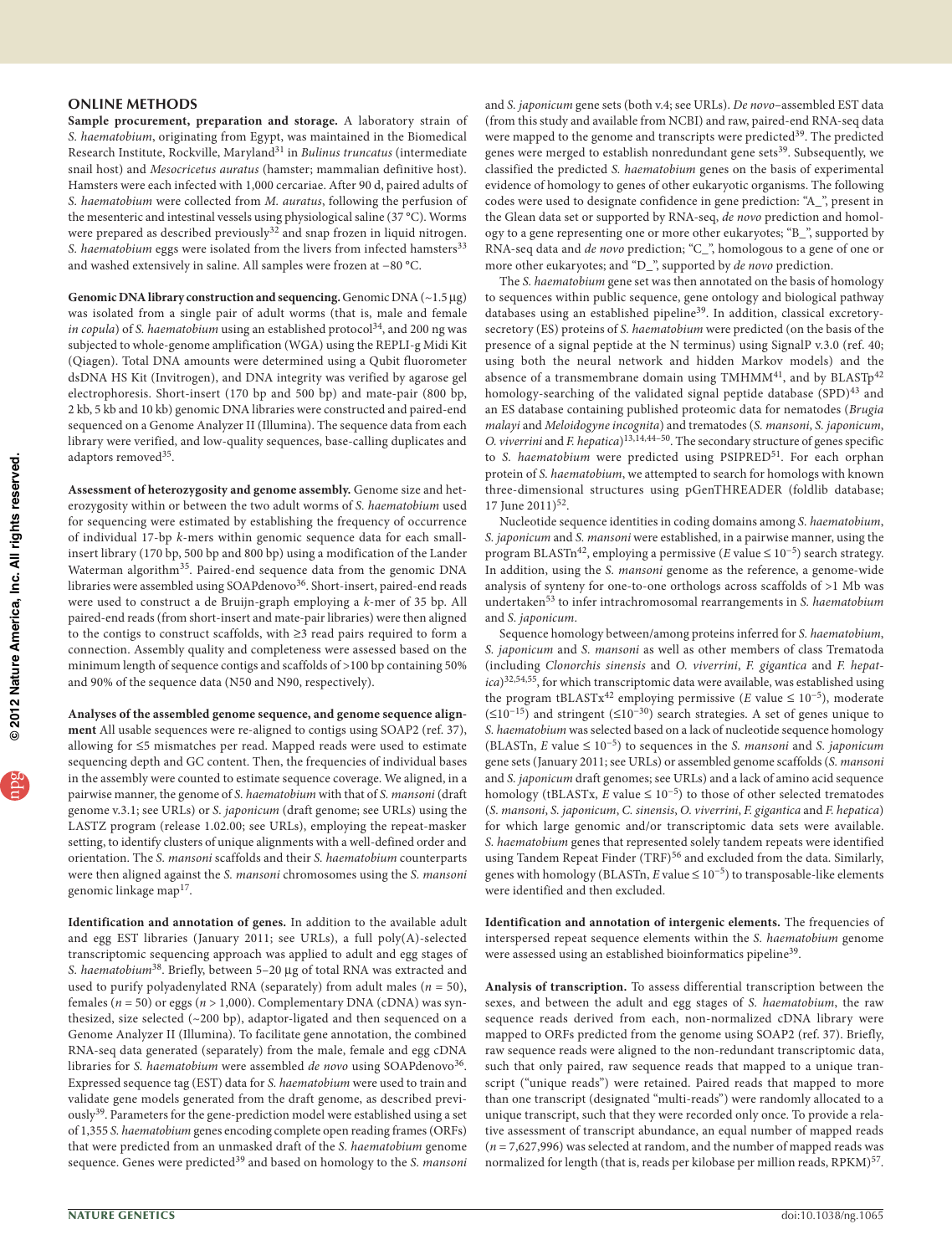The analysis of statistical difference of transcription was determined using a method developed for serial analysis of gene expression (SAGE) and applied to RNA-seq data[58](#page-6-20). Statistical significance was set at a *P* value of ≤0.01 and, to control for errors associated with multiple pairwise comparisons, a false-discovery rate correction was applied to the data set<sup>59</sup>. In addition, for a gene to be classified as being differentially transcribed between any two sexes or stages, a minimum twofold difference in absolute RPKM values was required. The relative abundance of mapped reads to each gene was displayed in two-dimensional space (as  $x$ - $y$  coordinates). Transcript densities were  $log_{10}$ -transformed, binned into 20-pixel boxes and displayed in a heat map. Genes were selected within a 25-pixel radius from each node, representing male (M), female (F) and egg (E), and those constitutively transcribed genes within a central 100-pixel radius. In addition, data for transcripts enriched in adult male, adult female or egg stages of *S. haematobium* were compared with microarray data sets available publicly for respective developmental stages of *S. japonicum*[19](#page-4-18) and *S. mansoni*[18,](#page-4-17)[60](#page-6-22). Homology-based comparisons were also made at the protein level (tBLASTx, *E* value ≤ 10−5).

**Phylogenetic analysis.** Single-copy genes within the *S. haematobium* genome were inferred using stringent searches for nucleotide sequence homology against the genomes of *S. mansoni* and *S. japonicum*[8,](#page-4-7)[61](#page-6-23). An initial set of singlecopy genes was generated based on *S. haematobium* genes with homology, at low stringency, to only one other *S. haematobium* (BLASTn, *E* value ≤ 10−5), *S. japonicum* (BLASTx, ≤ 10−5) and *S. mansoni* (BLASTx, ≤ 10−5) gene or gene region (based on homology to genome scaffolds) (2,422 genes). Only the putative single-copy *S. haematobium* genes with homology (BLASTx, ≤ 10<sup>-60</sup>) to putative proteins of *C. sinensis*, *F. gigantica*, *F. hepatica*[32,](#page-6-1)[54,](#page-6-16)[55,](#page-6-17) *O. viverrini*, *S. japonicum*, *S. mansoni* and *Schmidtea mediterranea*[62](#page-6-24) were retained. The amino acid sequence conceptually translated from each of the 59 single-copy genes of *S. haematobium* was aligned with that of its inferred ortholog from representatives of the Trematoda and *S. mediterranea* ( = outgroup) using T-Coffee[63.](#page-6-25) The aligned amino acid sequence blocks were then concate-nated using FASconCAT<sup>[64](#page-6-26)</sup>, resulting in an alignment over 10,113 positions (excluding gaps or missing data). The data were then subjected to phylogenetic analyses using two methods. First, maximum-parsimony analysis (MP; PAUP\*4; v.4.0b10; see URLs) using the heuristic search with tree bisection and reconnection (TBR) branch swapping, the ACCTRAN option and randomtaxon addition iterations and supported using bootstrap resampling<sup>65</sup>. Second, Bayesian inference (BI) analysis was performed using Markov chain Monte Carlo analysis in MrBayes<sup>[66](#page-7-0)</sup> (v.3.1.2). The WAG model of amino acid replacement, with gamma distribution and a proportion of invariable sites, was selected for BI analysis using ProtTest<sup>[67](#page-7-1)</sup>.

**Genetic interaction networking and drug target prediction.** Genetic interactions of *S. haematobium* genes (*n* = 3,997) homologous (BLASTx; *E* value ≤ 10−30) to those of *Mus musculus* were predicted using the program Gene Orienteer<sup>[68](#page-7-2)</sup>. The network of interactions among homologs was displayed using the force-directed layout algorithm in Gephi v.0.7beta (see URLs). Interactions were weighted according to number and confidence scores<sup>[69](#page-7-3)</sup>. The essentiality of protein-coding genes of *S. haematobium* was inferred using an established approach<sup>[69–](#page-7-3)[71](#page-7-4)</sup>. The essentiality of molecules predicted for *S. haematobium* was then inferred on the basis of the presence of homologs in *Drosophila melanogaster* and *Caenorhabditis elegans* and/or *M. musculus*, for which targeted perturbation of the corresponding genes yields a deleterious, lethal pheno-type, according to information available in FlyBase<sup>[72](#page-7-5)</sup> (release FB2011.02), WormBase<sup>73</sup> (release WS222) and The Mouse Genome Informatics Database<sup>[74](#page-7-7)</sup> (release 4.4), respectively. The molecules predicted to be essential were then compared with those predicted previously for *S. mansoni*[21](#page-4-20). To infer the potential of members of this subset as candidate drug targets, their sequences were compared by BLASTp  $(E$  value  $\leq 10^{-15})$  against peptides in the ChEMBL<sup>75</sup> (release 09) and DrugBank[76](#page-7-9) databases. Only inhibitors that bound orthologous peptides and that passed the Rule of Three (ref. 77) were retained.

- <span id="page-6-0"></span>31. Lewis, F.A., Liang, Y.S., Raghavan, N. & Knight, M. The NIH-NIAID schistosomiasis resource center. *PLoS Negl. Trop. Dis.* 2, e267 (2008).
- <span id="page-6-1"></span>32. Young, N.D., Hall, R.S., Jex, A.J., Cantacessi, C. & Gasser, R.B. Elucidating the transcriptome of *Fasciola hepatica*—a key to fundamental and biotechnological discoveries for a neglected parasite. *Biotechnol. Adv.* 28, 222–231 (2010).
- <span id="page-6-2"></span>33. Dalton, J.P., Day, S.R., Drew, A.C. & Brindley, P.J. A method for the isolation of schistosome eggs and miracidia free of contaminating host tissues. *Parasitology* 115, 29–32 (1997).
- <span id="page-6-3"></span>34. Brindley, P.J., Lewis, F.A., McCutchan, T.F., Bueding, E. & Sher, A. A genomic change associated with the development of resistance to hycanthone in *Schistosoma mansoni*. *Mol. Biochem. Parasitol.* 36, 243–252 (1989).
- <span id="page-6-4"></span>35. Li, R. *et al.* The sequence and *de novo* assembly of the giant panda genome. *Nature* 463, 311–317 (2010).
- <span id="page-6-5"></span>36. Li, R. *et al. De novo* assembly of human genomes with massively parallel short read sequencing. *Genome Res.* 20, 265–272 (2010).
- 37. Li, R. *et al.* SOAP2: an improved ultrafast tool for short read alignment. *Bioinformatics* 25, 1966–1967 (2009).
- <span id="page-6-6"></span>38. Cantacessi, C. *et al.* The transcriptome of *Trichuris suis*—first molecular insights into a parasite with curative properties for key immune diseases of humans. *PLoS ONE* 6, e23590 (2011).
- <span id="page-6-7"></span>39. Jex, A.R. *et al. Ascaris suum* draft genome. *Nature* 479, 529–533 (2011).
- 40. Dyrløv Bendtsen, J.D., Nielsen, H., von Heijne, G. & Brunak, S. Improved prediction of signal peptides: SignalP 3.0. *J. Mol. Biol.* 340, 783–795 (2004).
- <span id="page-6-8"></span>41. Krogh, A., Larsson, B., von Heijne, G. & Sonnhammer, E.L. Predicting transmembrane protein topology with a hidden Markov model: application to complete genomes. *J. Mol. Biol.* 305, 567–580 (2001).
- <span id="page-6-9"></span>42. Altschul, S.F. *et al.* Gapped BLAST and PSI-BLAST: a new generation of protein database search programs. *Nucleic Acids Res.* 25, 3389–3402 (1997).
- <span id="page-6-10"></span>43. Chen, Y. *et al.* SPD–a web-based secreted protein database. *Nucleic Acids Res.* 33, D169–D173 (2005).
- <span id="page-6-11"></span>44. Bellafiore, S.P. *et al.* Direct identification of the *Meloidogyne incognita* secretome reveals proteins with host cell reprogramming potential. *PLoS Pathog.* 4, e1000192 (2008).
- 45. Cass, C.L. *et al.* Proteomic analysis of *Schistosoma mansoni* egg secretions. *Mol. Biochem. Parasitol.* 155, 84–93 (2007).
- 46. Wu, X.-J. Proteomic analysis of *Schistosoma mansoni* proteins released during *in vitro* miracidium-to-sporocyst transformation. *Mol. Biochem. Parasitol.* 164, 32–44 (2009).
- 47. Hewitson, J.P. *et al.* The secretome of the filarial parasite, *Brugia malayi:* proteomic profile of adult excretory-secretory products. *Mol. Biochem. Parasitol.* 160, 8–21  $(2008)$
- 48. Bennuru, S. *et al. Brugia malayi* excreted/secreted proteins at the host/parasite interface: stage- and gender-specific proteomic profiling. *PLoS Negl. Trop. Dis.* 3, e410 (2009).
- 49. Mulvenna, J. *et al.* The secreted and surface proteomes of the adult stage of the carcinogenic human liver fluke *Opisthorchis viverrini*. *Proteomics* 10, 1063–1078 (2010).
- <span id="page-6-12"></span>50. Robinson, M.W., Menon, R., Donnelly, S.M., Dalton, J.P. & Ranganathan, S. An integrated transcriptomics and proteomics analysis of the secretome of the helminth pathogen *Fasciola hepatica*: proteins associated with invasion and infection of the mammalian host. *Mol. Cell Proteomics* 8, 1891–1907 (2009).
- <span id="page-6-13"></span>51. Bryson, K. *et al.* Protein structure prediction servers at University College London. *Nucleic Acids Res.* 33, W36–W38 (2005).
- <span id="page-6-14"></span>52. Lobley, A., Sadowski, M.I. & Jones, D.T. pGenTHREADER and pDomTHREADER: new methods for improved protein fold recognition and superfamily discrimination. *Bioinformatics* 25, 1761–1767 (2009).
- <span id="page-6-15"></span>53. Kuzniar, A., van Ham, R.C.H.J., Pongor, S.N. & Leunissen, J.A.M. The quest for orthologs: finding the corresponding gene across genomes. *Trends Genet.* 24, 539–551 (2008).
- <span id="page-6-16"></span>54. Young, N.D. *et al.* Unlocking the transcriptomes of two carcinogenic parasites, *Clonorchis sinensis* and *Opisthorchis viverrini*. *PLoS Negl. Trop. Dis.* 4, e719 (2010).
- <span id="page-6-17"></span>55. Young, N.D. *et al.* A portrait of the transcriptome of the neglected trematode, *Fasciola gigantica*—biological and biotechnological implications. *PLoS Negl. Trop. Dis.* 5, e1004 (2011).
- <span id="page-6-18"></span>56. Benson, G. Tandem repeats finder: a program to analyze DNA sequences. *Nucleic Acids Res.* 27, 573–580 (1999).
- <span id="page-6-19"></span>57. Mortazavi, A., Williams, B.A., McCue, K., Schaeffer, L. & Wold, B. Mapping and quantifying mammalian transcriptomes by RNA-seq. *Nat. Methods* 5, 621–628 (2008).
- <span id="page-6-20"></span>58. Audic, S. & Claverie, J.M. The significance of digital gene expression profiles. *Genome Res.* 7, 986–995 (1997).
- <span id="page-6-21"></span>59. Benjamini, Y. & Hochberg, Y. Controlling the false discovery rate: a practical and powerful approach to multiple testing. *J. Roy. Stat. Soc. B Met.* 57, 289–300 (1995).
- <span id="page-6-22"></span>60. Fitzpatrick, J.M. *et al.* An oligonucleotide microarray for transcriptome analysis of *Schistosoma mansoni* and its application/use to investigate gender-associated gene expression. *Mol. Biochem. Parasitol.* 141, 1–13 (2005).
- <span id="page-6-23"></span>61. The *Schistosoma japonicum* Genome Sequencing and Functional Analysis Consortium. The *Schistosoma japonicum* genome reveals features of host-parasite interplay. *Nature* 460, 345–351 (2009).
- <span id="page-6-24"></span>62. Robb, S.M., Ross, E. & Sanchez Alvarado, A. SmedGD: the *Schmidtea mediterranea* genome database. *Nucleic Acids Res.* 36, D599–D606 (2008).
- <span id="page-6-25"></span>63. Notredame, C., Higgins, D.G. & Heringa, J. T-coffee: a novel method for fast and accurate multiple sequence alignment. *J. Mol. Biol.* 302, 205–217 (2000).
- <span id="page-6-26"></span>64. Kück, P. & Meusemann, K. FASconCAT: convenient handling of data matrices. *Mol. Phylogenet. Evol.* 56, 1115–1118 (2010).
- <span id="page-6-27"></span>65. Felsenstein, J. Confidence-limits on phylogenies—an approach using the bootstrap. *Evolution* 39, 783–791 (1985).